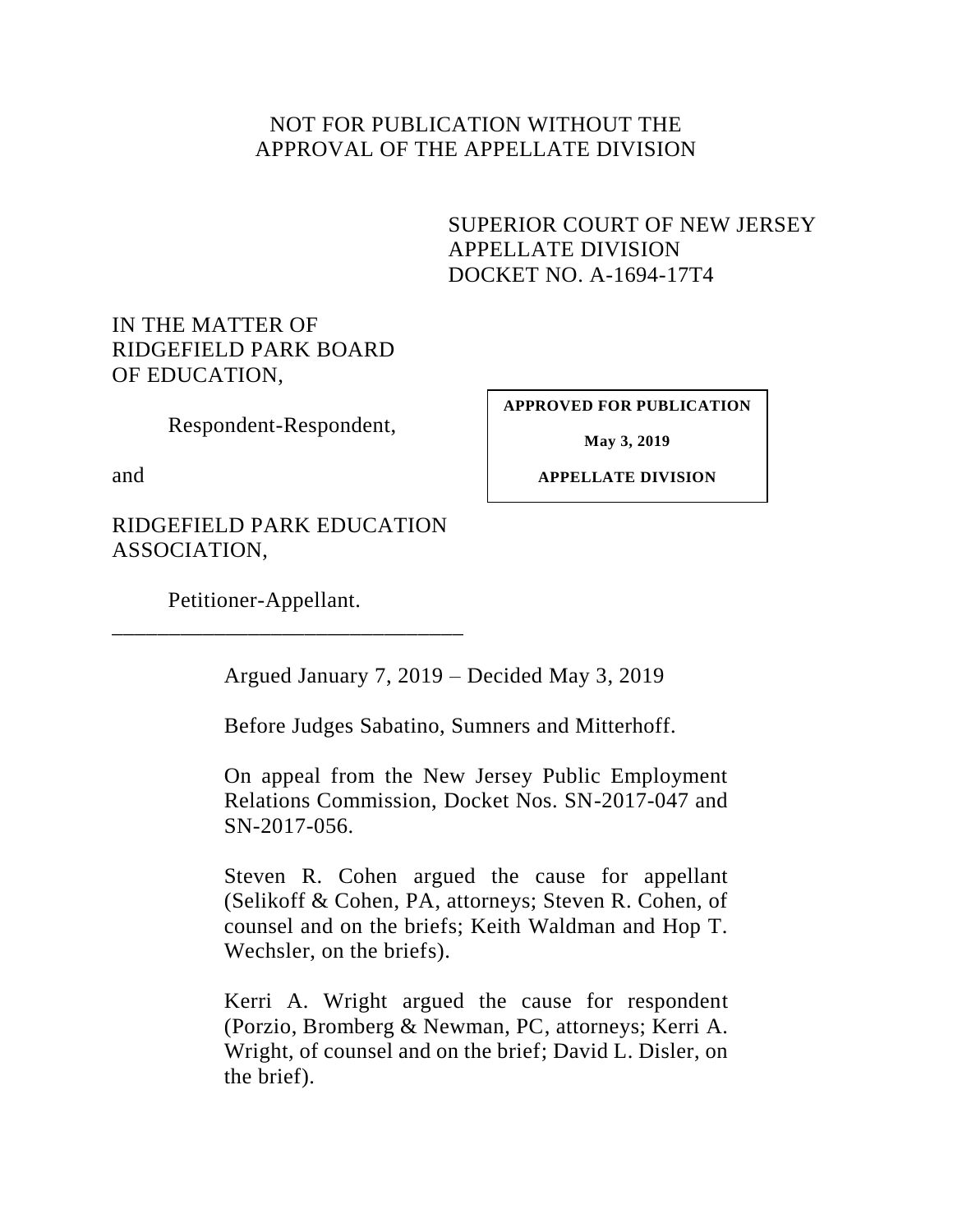Don Horowitz, Senior Deputy General Counsel, argued the cause for respondent New Jersey Public Employment Relations Commission (Christine Lucarelli-Carneiro, General Counsel, attorney; Don Horowitz, on the statement in lieu of brief).

Kathleen Asher argued the cause for amicus curiae New Jersey School Boards Association (Cynthia J. Jahn, General Counsel, attorney; Cynthia J. Jahn and Kathleen Asher, on the brief).

Ira W. Mintz argued the cause for amicus curiae Communication Workers of America, AFL-CIO (Weissman & Mintz, LLC, attorneys; Ira W. Mintz, on the brief).

The opinion of the court was delivered by

Sumners, J.A.D.

This dispute concerns the allowable scope of negotiations for employee contributions to health care and prescription coverage (collectively health insurance coverage) costs in accordance with L. 2011, c. 78, §§ 39 and 41 (Chapter 78), codified at N.J.S.A. 52:14-17.28c and N.J.S.A. 18A:16-17.1. Petitioner Ridgefield Park Education Association (the Association) appeals the scope of negotiations ruling by the Public Employment Relations Commission (PERC) in favor of respondent Ridgefield Park Board of Education (the Board), which held that Chapter 78 preempted the terms of the parties' collective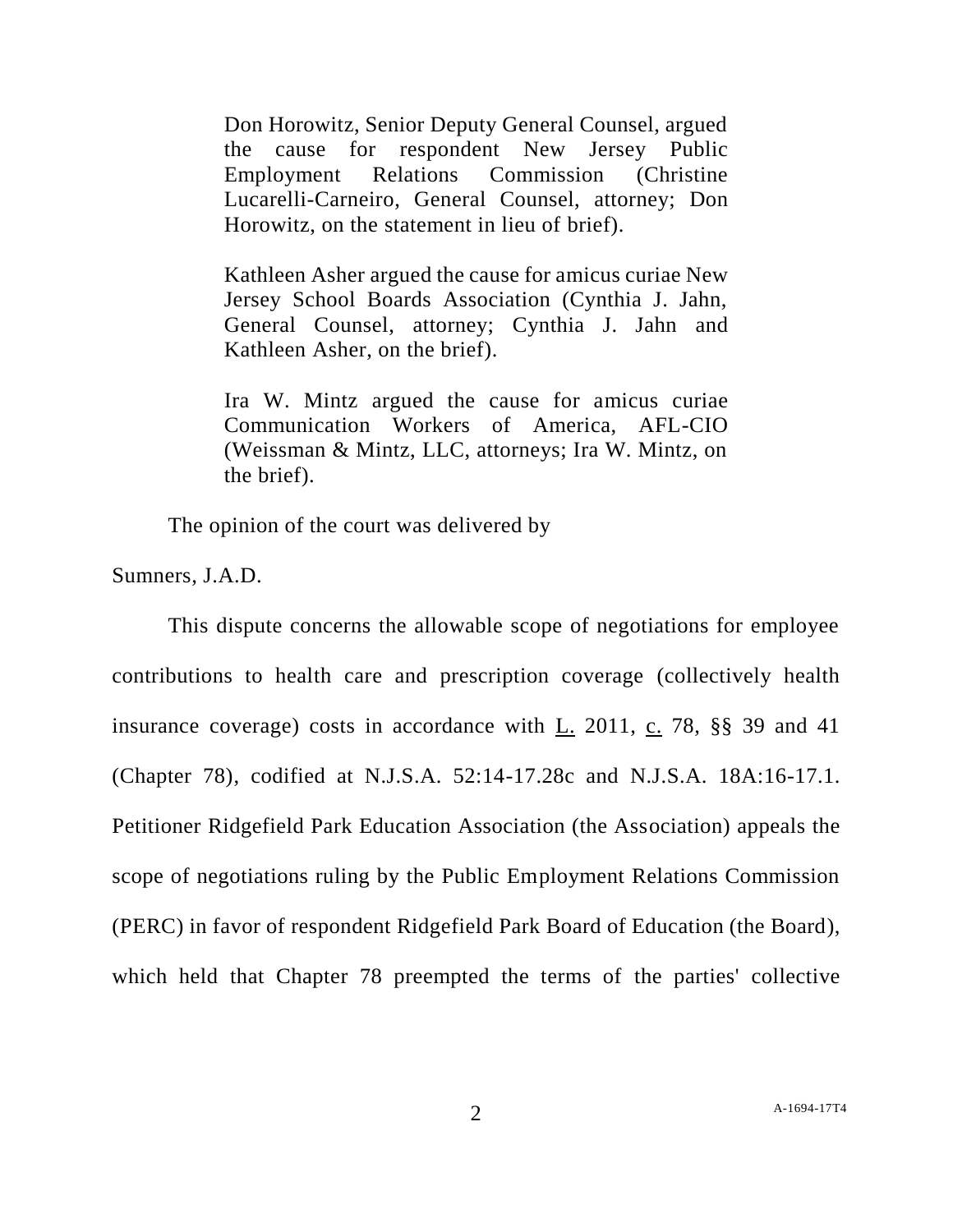negotiations agreement for the period July 1, 2014 to June 30, 2018 (2014-2018 CNA or successor contract).

Chapter 78 prescribed health insurance contribution rates for public employees over a four-year period beginning July 1, 2011, at gradually increasing rates designated Tier 1, Tier 2, Tier 3 and Tier 4. The parties' collective negotiations agreement covering July 1, 2011 to June 30, 2014 (2011- 2014 CNA) and the subsequent 2014-2018 CNA both provided that Association members contribute 1.5% of their salary or the minimum set forth by statute, regulation, or code towards health insurance. During the last year of the 2011- 2014 CNA, the Association members had contributed at the Tier 3 level following their contributions at the Tier 1 and 2 levels during the agreement's first two years.

In the first year of the 2014-2018 CNA, Association members contributed at the Tier 4 level. Thereafter, based upon a PERC decision interpreting Chapter 78, the Association and the Board filed petitions for a scope of negotiations determination with PERC to determine if the legislation required Association members to contribute at the Tier 4 rate throughout the remaining three years of the 2014-2018 CNA contract and not the 1.5% contribution rate set forth therein.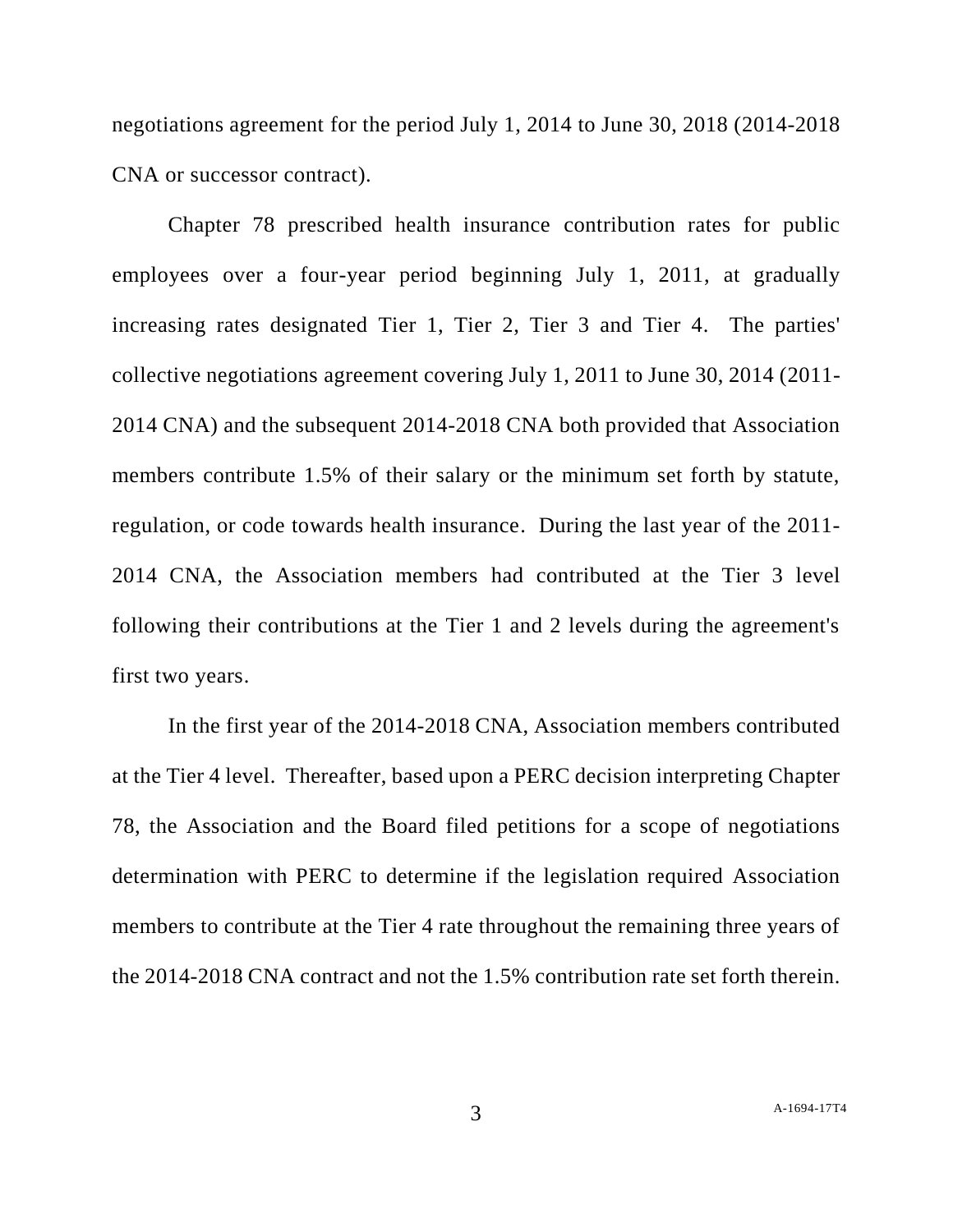Siding with the Board, PERC determined that under Chapter 78, based on the timing and length of the successor contract, the Association members were required to contribute at the Tier 4 rate throughout the remaining three years of the 2014-2018 CNA and not just the first year as contended by the Association. We reverse the final agency decision because we conclude that under the circumstances presented, PERC's interpretation of Chapter 78 is contrary to the Legislature's intent since it creates the absurd result of a financial hardship of having Association members contribute at the Tier 4 level for three additional years.

I

#### Enactment of Chapter 78

Seeking to stem the impact of rising costs of health insurance, the Legislature's 2011 enactment of Chapter 78 prescribed specific contribution rates for public employees' health insurance coverage. Chapter 78 mandated that public employees contribute to their health insurance coverage on a percentage-of-premium basis, with the percentage varying depending upon the employee's income and the type of coverage selected. The contribution rates were to be phased in over the course of four years, as follows:

> during the first year in which the contribution is effective, one-fourth of the amount of contribution;

4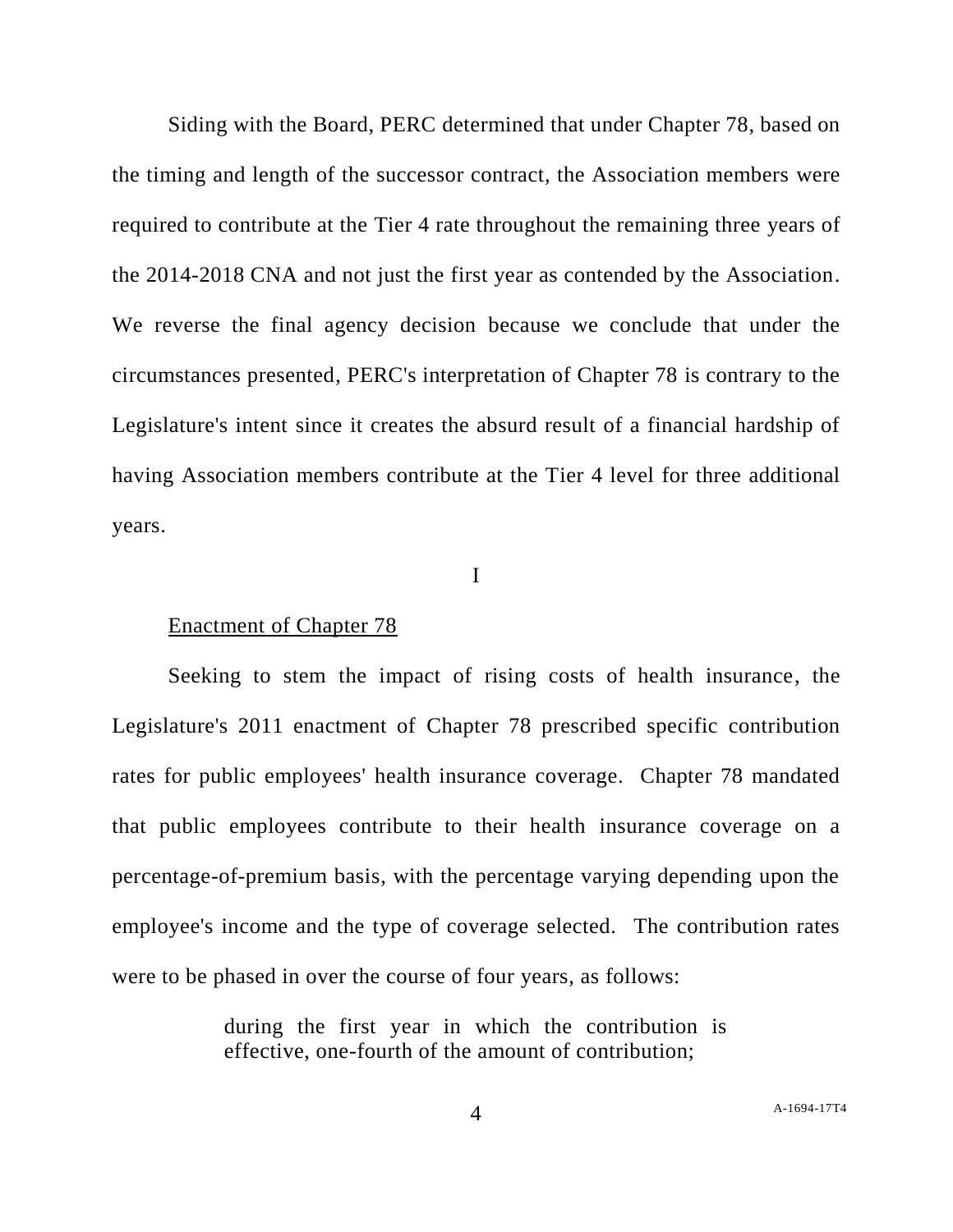during the second year in which the contribution is effective, one-half of the amount of contribution; and

during the third year in which the contribution is effective, three-fourths of the amount of contribution,

as that amount is calculated in accordance with section 39 of [L. ]2011, [c. ]78 ([N.J.S.A.] 52:14-17.28c).

 $[N.J.S.A. 18A:16-17.1(a).]$ 

 $\overline{a}$ 

In no case, however, could the employee's contribution rate be less than the 1.5% of their base salary. N.J.S.A.  $18A:16-17.1(a)$ .<sup>1</sup> The financial impact of Chapter 78 was that employees were required "to contribute from three to thirty-five percent of their health care premium costs, rising with salary." In re New Brunswick Mun. Emps. Ass'n, 453 N.J. Super. 408, 416 (App. Div. 2018).<sup>2</sup>

<sup>1</sup> Chapter 78 allowed for a board of education to enter into a contract that provided "for an amount of employee contribution as a cost share or premium share that is other than the percentage required under subsection a. of this section," but only if the board certified, subject to approval by the Department of Education and the Division of Pension and Benefits in the Department of the Treasury, that the savings equaled or exceeded the savings from the contributions otherwise mandated under the law. N.J.S.A. 18A:16-17.1(b).

<sup>&</sup>lt;sup>2</sup> For example, the record indicates that under Tier 4 employees earning from \$50,000 to over \$95,000, would contribute anywhere between 20% and 35% of their salary for single coverage; between 12% and 30% of their salary for family coverage; and between 15% and 30% of their salary for member/spouse/partner or parent/children coverage.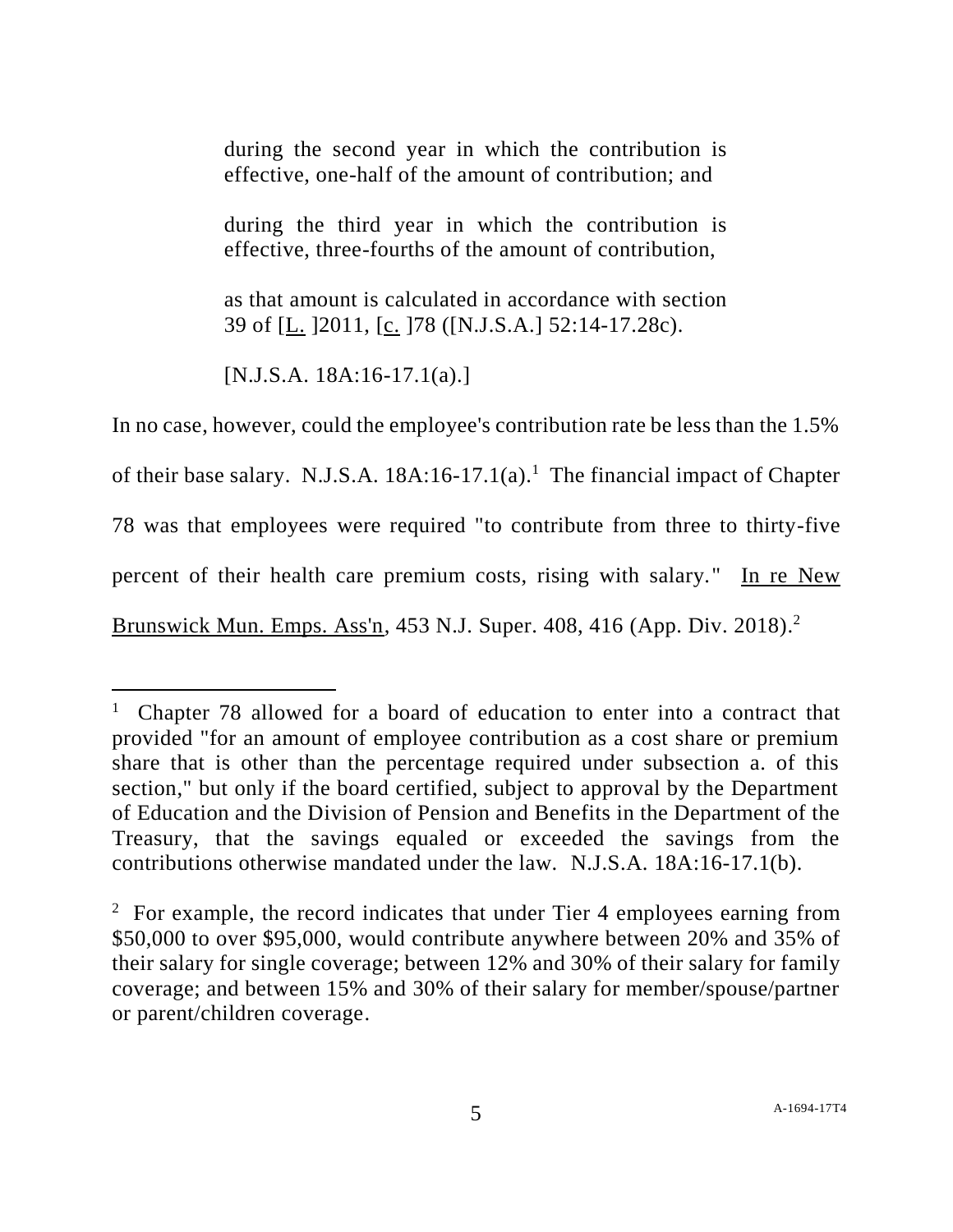Chapter 78 had a sunset provision, expiring four years after its effective date of June 28, 2011.<sup>3</sup> However, in accordance with N.J.S.A. 18A:16-17.1(c),<sup>4</sup> public employers and employees were bound to complete full implementation of the four-tier contribution schedule, even if the date of full implementation occurred after Chapter 78's expiration date of June 28, 2014. See also N.J.S.A. 18A:16-17.2. Chapter 78 went into effect two days before the 2011-2014 CNA became effective.

l

Once those employees are subjected to the contribution requirements set forth in subsection a. of this section, the public employers and public employees shall be bound by this act, [L. ]2011, [c. ]78, to apply the contribution levels set forth in [N.J.S.A. 52:14-17.28c] until all affected employees are contributing the full amount of the contribution, as determined by the implementation schedule set forth in [N.J.S.A. 18A:16-  $17.1(a)$ ]. Notwithstanding the expiration date set forth in section 83 of this act, [L. ]2011, [c. ]78, or the expiration date of any successor agreements, the parties shall be bound to apply the requirements of this paragraph until they have reached the full implementation of the schedule set forth in [N.J.S.A. 18A:16-17.1(a)].

 $\frac{3}{\text{L}}$   $\frac{1}{2011}$ , c. 78, § 83.

<sup>&</sup>lt;sup>4</sup> Providing, in pertinent part,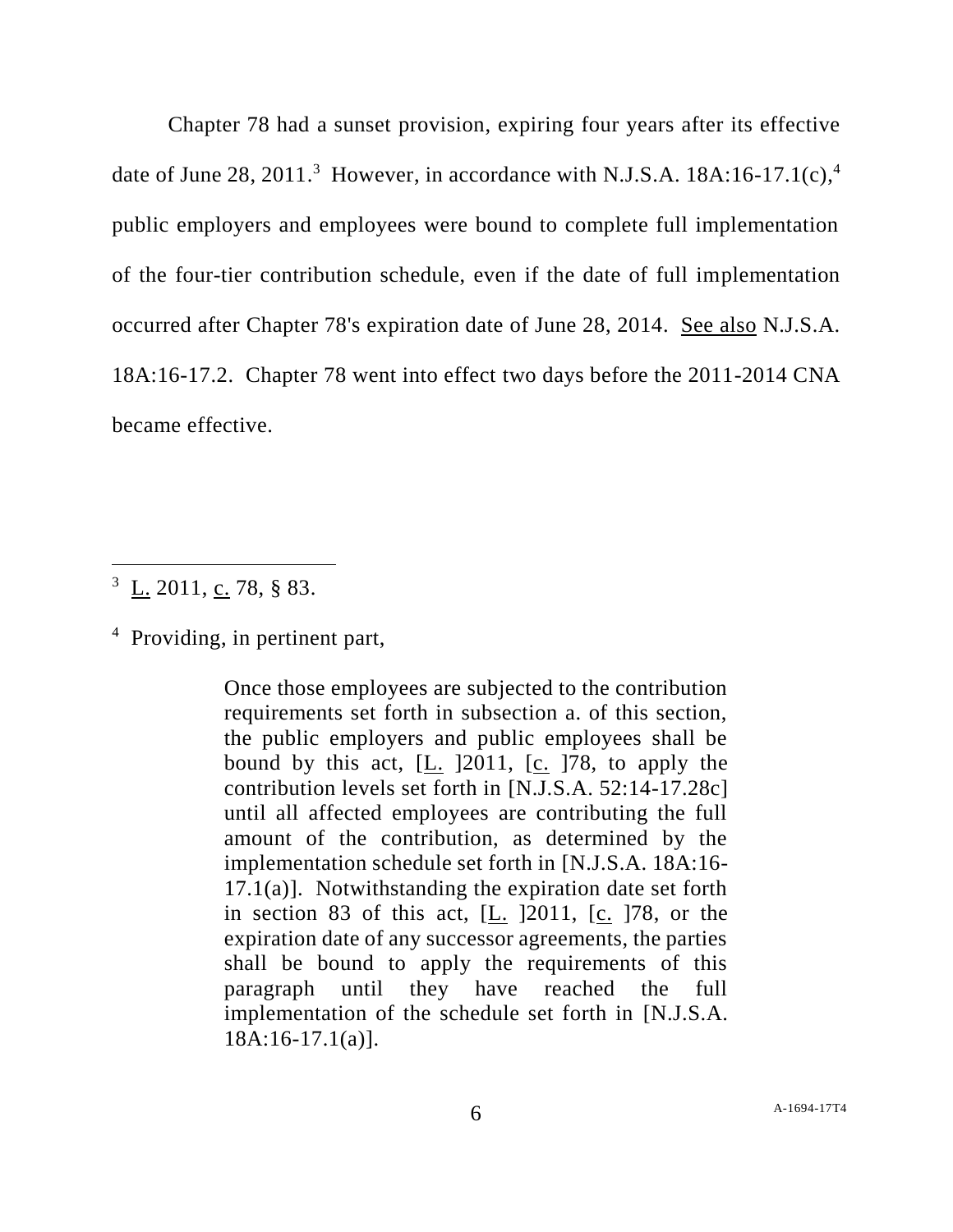Furthermore, Chapter 78 addressed the negotiation of collective bargaining agreements to be executed after employees reached full implementation of the four-tier premium share, setting forth that the full premium share must be considered the status quo in such negotiations. The first and final sentences of N.J.S.A. 18A:16-17.2 provided:

> A public employer and employees who are in negotiations for the next collective negotiations agreement to be executed after the employees in that unit have reached full implementation of the premium share set forth in [N.J.S.A. 52:14-17.28c] shall conduct negotiations concerning contributions for health care benefits as if the full premium share was included in the prior contract.

> > . . . .

After full implementation, those contribution levels shall become part of the parties' collective negotiations and shall then be subject to collective negotiations in a manner similar to other negotiable items between the parties.

## Health Insurance Contribution of Association Members

With the enactment of Chapter 78, the Association members' health

insurance contribution rates under the 2011-2014 CNA were preempted and paid

as follows: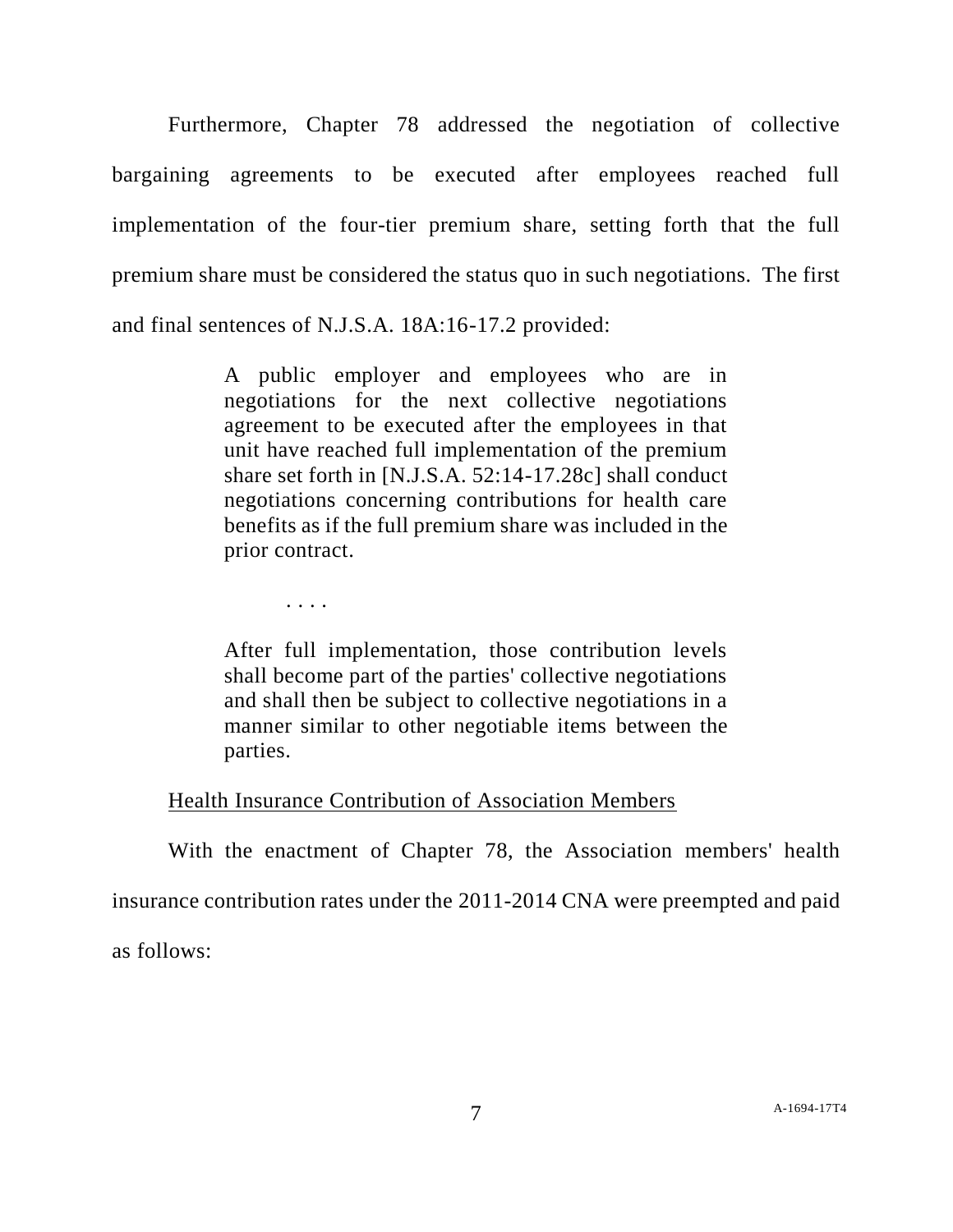| <b>School Year</b>            | <b>Chapter 78 Tier</b> |
|-------------------------------|------------------------|
| July 1, 2011 to June 30, 2012 | Tier 1                 |
| July 1, 2012 to June 30, 2013 | Tier 2                 |
| July 1, 2013 to June 30, 2014 | Tier 3                 |

On June 11, 2014, the parties reached an agreement on the 2014-2018 CNA. With regard to health insurance contribution levels, it contained the same language as the 2011-2014 CNA, stating at Article  $XXIII(A)(3)$ : "Employees covered under this Article shall contribute the following percentage of their salary towards health insurance: 1.5% or the minimum set forth by statute, regulation, or code. Contributions shall be made through payroll deduction." Thereafter, consistent with the parties' understanding,<sup>5</sup> Association members contributed at the Tier 4 level for the first year – July 1, 2014 to June 30, 2015 – of the successor contract to satisfy the requirements of Chapter 78, and in the beginning of the second year – July 1, 2015 to June 30, 2016 – the members contributed 1.5% of their salaries in accordance with Article XXIII (A)(3).

l

<sup>5</sup> According to a certification of Ray Skorka, the New Jersey Education Association UniServ representative who assisted the Association in the contract negotiations.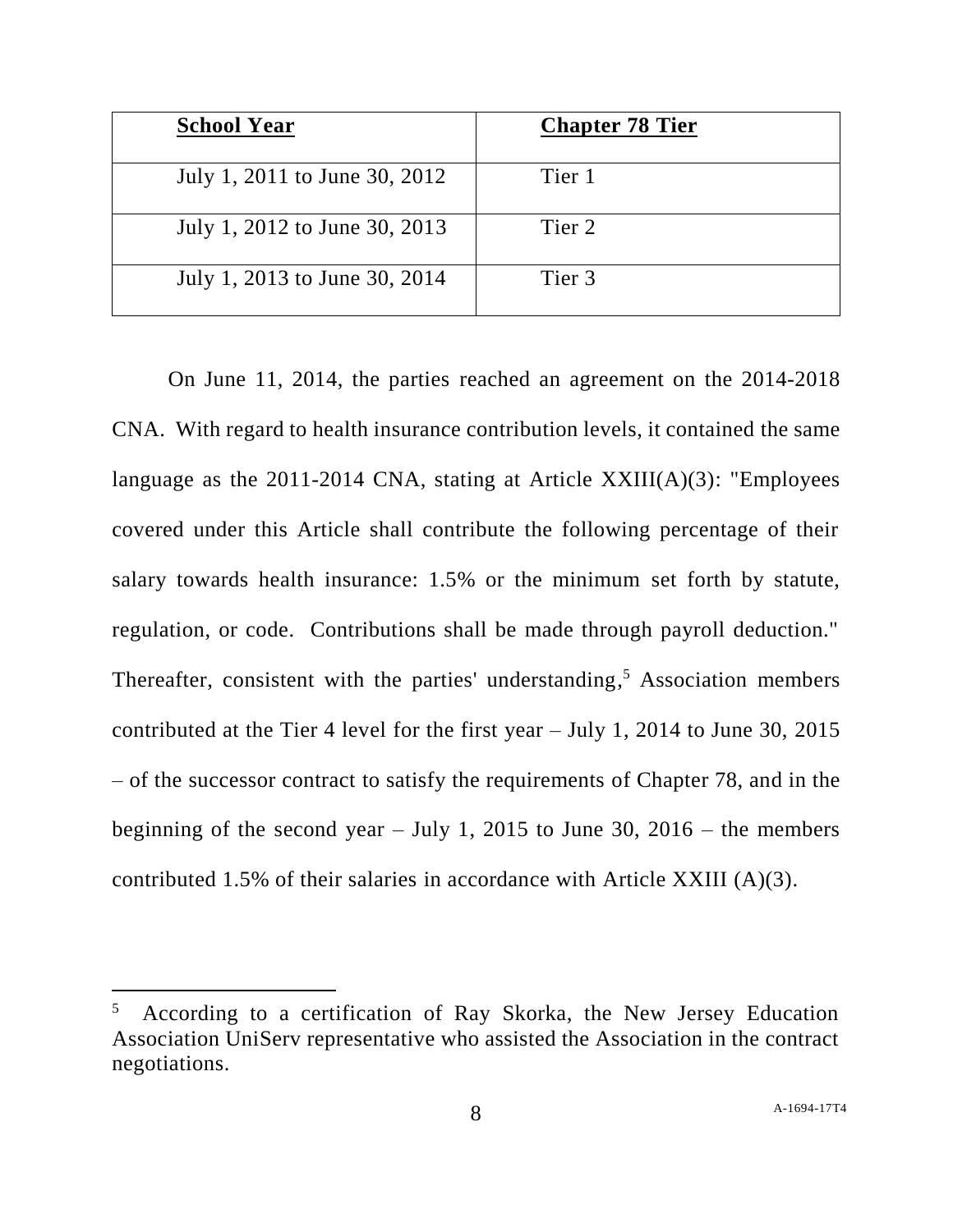### Disagreement Over Health Insurance Contribution

In December 2015, the Board unilaterally altered the contribution rate of Association members. Citing Chapter 78 and the August 31, 2015 PERC decision in Clementon Bd. of Educ. v Clementon Educ. Ass'n, P.E.R.C. No. 2016-10, 42 N.J.P.E.R. ¶ 34, 2015 N.J. PERC LEXIS 76 (2015), District Superintendent Eric W. Koenig notified Association President David Tadros in a December 21 letter, that the Board's counsel advised that under Chapter 78, the 1.5% health insurance contribution level set forth in the 2014-2018 CNA is illegal and Association members must contribute at the Tier 4 level throughout the entire agreement.

In Clementon Bd. of Educ., PERC determined that Chapter 78 "expressly, specifically and comprehensively sets forth that health benefit contribution levels become negotiable in the 'next collective negotiations agreement after . . . full implementation' of the four-tiered level of employee contributions is achieved." Id. at 6 (alteration in original) (quoting N.J.S.A. 18:16-17.2). PERC further explained:

> For example, if the parties agree to a contract with a one-year term, [the 1.5% of salary contribution level in their agreement] would be preempted by N.J.S.A. 18A:16-17.2 from July 1, 2014 to June 30, 2015, the final year of employee contributions at Tier 4 levels. However, it would not be preempted in the "next"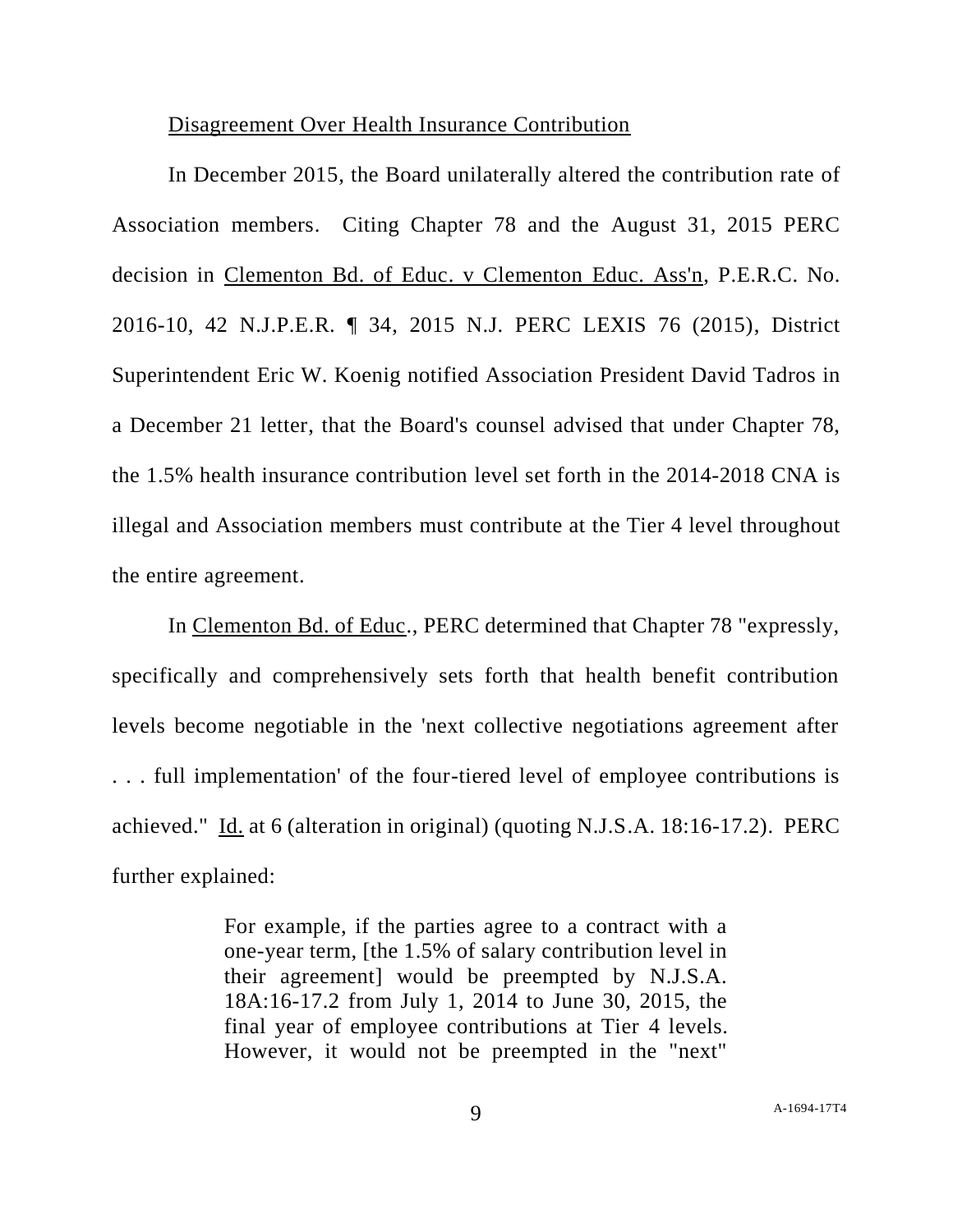agreement when employee contribution levels become negotiable. Alternatively, if the parties agree to a multi-year successor agreement, the express language of N.J.S.A. 18A:16-17.2 would preempt [the 1.5% of salary contribution level in their agreement] for the first year of the successor agreement as well as any additional years in the agreement until the "next" agreement when employee contribution levels would become negotiable.

[Id. at 7.]

The superintendent asked the Association to voluntarily agree with the Board's position. However, in a December 27 reply letter, President Tadros stated that the Association disagreed with the advice of the Board's counsel, and opposed the continuation of Tier 4 contribution levels beyond the first year of the 2014-2018 CNA.

The Board, without the Association's consent, moved forward with its plan, commencing with salary deductions of Association members at the Tier 4 level on January 6, 2016, and declared that this contribution level would continue until the 2014-2018 CNA expired on June 30, 2018. Hence, Association members would be contributing at the Tier 4 level for the entire four years of the 2014-2018 CNA under the Board's interpretation of Chapter 78.

In response, the Association filed a grievance seeking the return of salary deductions for health insurance coverage contributions above the rate of 1.5%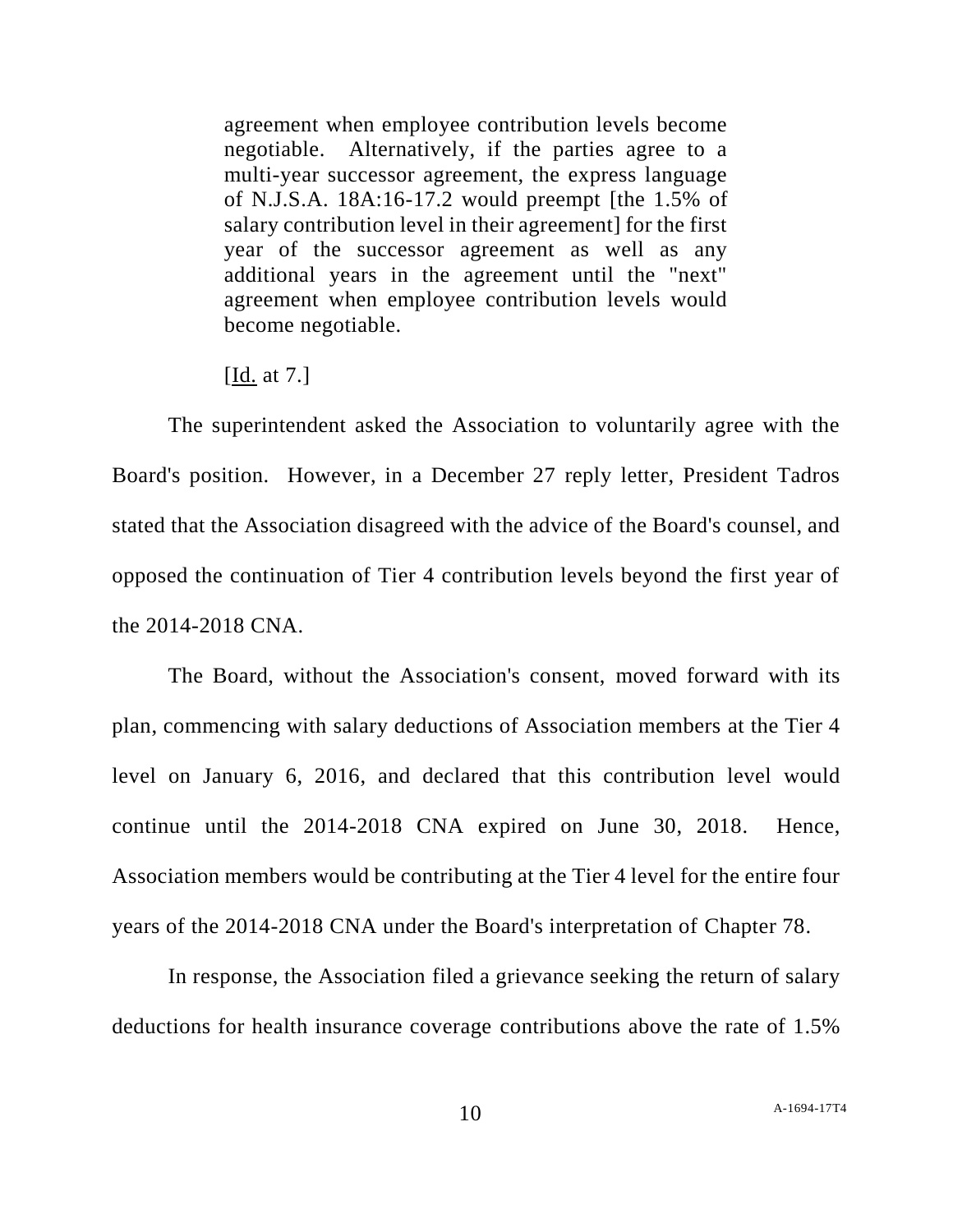of each members' salary. The Association and the Board subsequently agreed to hold the grievance in abeyance pending this court's resolution of an appeal of PERC's ruling in Clementon Bd. of Education.

We, however, subsequently dismissed the appeal as moot because while it was pending, the parties in Clementon Bd. of Educ. negotiated two separate agreements: a one-year CNA, setting contribution at the Tier 4 level, and a successor three-year CNA, setting contribution at a collectively negotiated rate, as spelled out in PERC's ruling. In re Clementon Bd. of Educ., No. A-0372-15 (App. Div. Sept. 30, 2016) (slip op. at 9-13). Within weeks, the Association reinstated its grievance, which the Board denied. The dispute then went to binding arbitration with PERC appointing an arbitrator.

In the meantime, in a December 11, 2016 email, Superintendent Koenig notified Association members that the Board was further required to conform with Chapter 78, as "clarified" in the Clementon Bd. of Educ. PERC decision, by recovering the unpaid Tier 4 level contributions for the period of July 1, 2015 to January 5, 2016, because the contribution rate of 1.5% of the Association members' salary was "improper[ly]" deducted under Article XXIII (A)(3) of the 2014-2018 CNA. The superintendent stated that the unpaid contributions would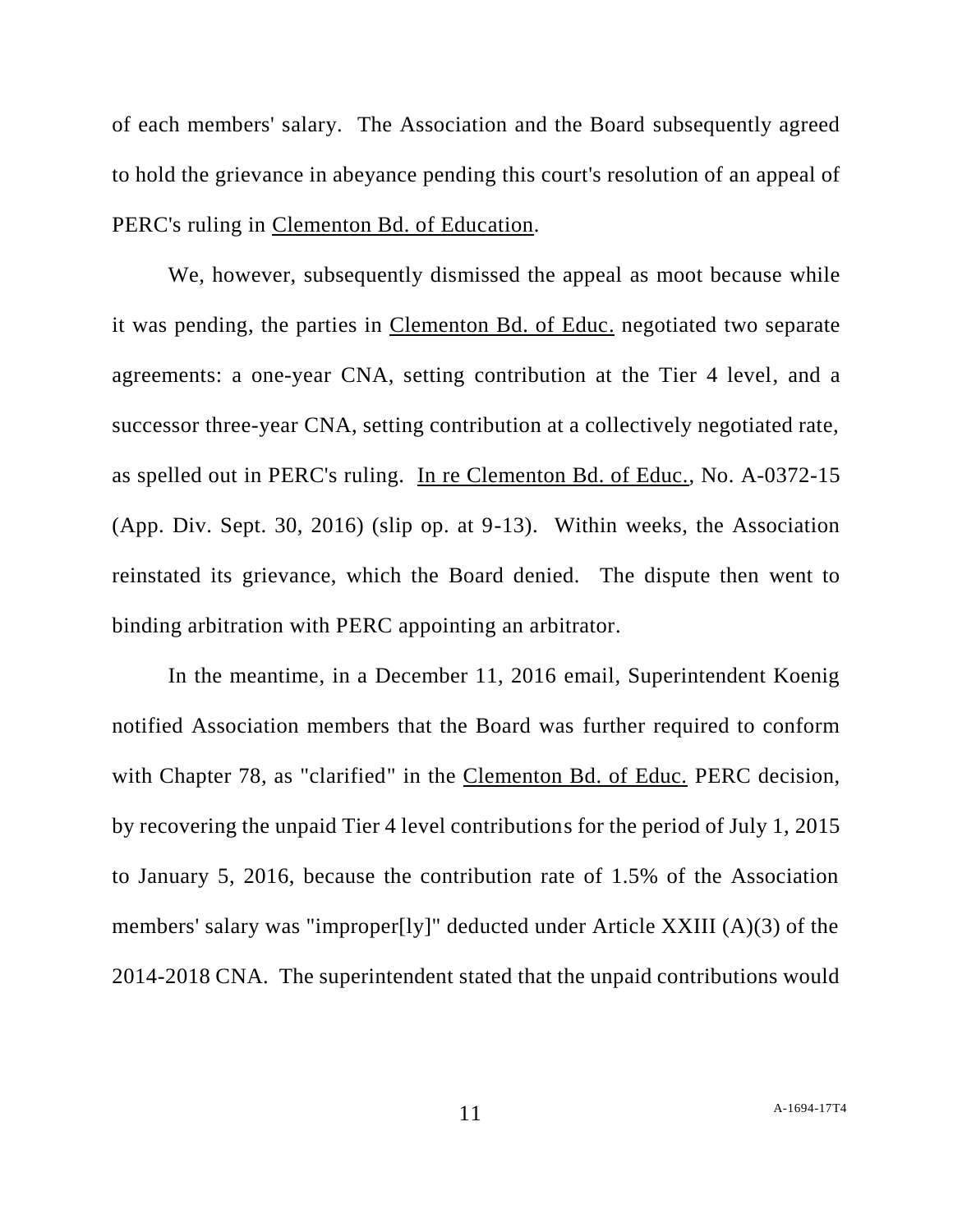be recovered through the freezing of member salaries beginning in the upcoming 2017-2018 school year until the full Tier 4 contributions were paid.

## PERC Scope of Negotiations Petitions

In June 2017, the Association filed a petition for a scope of negotiations determination with PERC, claiming that the negotiated 1.5% contribution rate was not preempted by statute or regulation. The Board subsequently filed its own petition for a scope of negotiations determination with PERC, seeking to restrain the Association's request for arbitration. PERC consolidated the two matters and issued a consolidated briefing schedule.

After rejecting the parties' respective contentions that there were procedural barriers to each other's petitions, PERC adopted the same reasoning it had reached earlier in Clementon Bd. of Educ. and granted the Board's request to restrain arbitration. The agency ruled:

> N.J.S.A. 18A:16-17.2 expressly, specifically and comprehensively sets forth that health benefit contribution levels become negotiable in the "next collective negotiations agreement after . . . full implementation" of the four-tiered level of employee contributions is achieved.

> Therefore, depending on the length of the successor agreement that the Board and the Association agree to, Article XVII.A.1 [of the CNA] may be preempted by N.J.S.A. 18A:16-17.2. For example, if the parties agree to a contract with a one-year term, Article XVII.A.1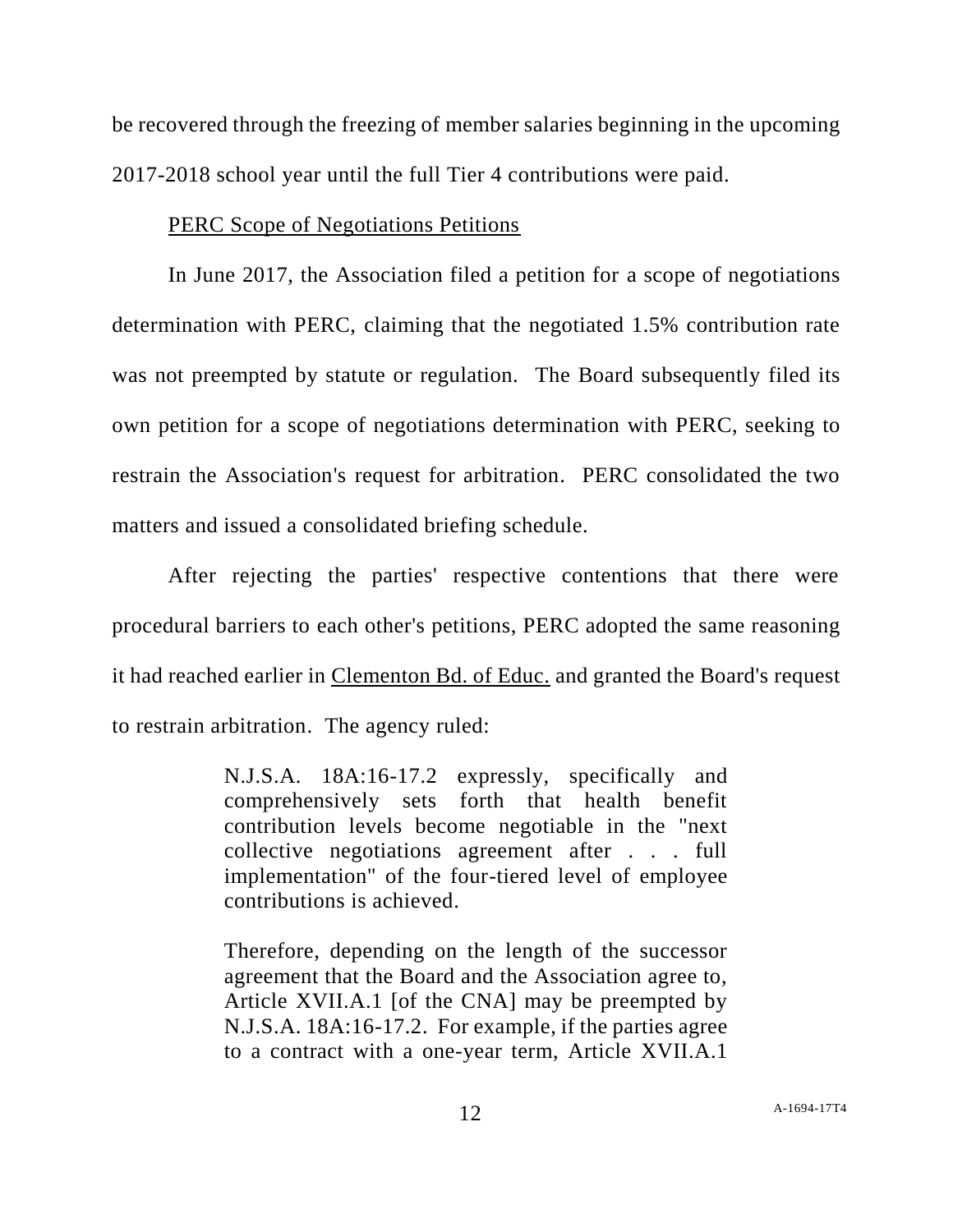would be preempted by N.J.S.A. 18A:16-17.2 from July 1, 2014 to June 30, 2015, the final year of employee contributions at Tier 4 levels. However, it would not be preempted in the "next" agreement when employee contribution levels become negotiable. Alternatively, if the parties agree to a multi-year successor agreement, the express language of N.J.S.A. 18A:16-17.2 would preempt Article XVII.A.1 for the first year of the successor agreement as well as any additional years in the agreement until the "next" agreement when employee contribution levels would become negotiable.

The parties' 2014-2018 CNA is not the "next collective negotiations agreement after . . . full implementation of the contribution levels" within the meaning of N.J.S.A. 18A:16-17.2. As the [T]ier [4] contribution level was reached in the first year of the parties' 2014-2018 CNA, the "next collective negotiations" agreement within the meaning of that statute will be the agreement that succeeds the 2014-2018 CNA. Nothing in Chapter 78 pertaining to employee health care contributions suggests an alternative construction, and any other interpretation fails to give meaning to the specific terms set forth in N.J.S.A. 18A:16-17.2.

. . . .

[In re Ridgefield Park Bd. of Ed., P.E.R.C. No. 2018- 14. 44 N.J.P.E.R. ¶ 49, 2017 N.J. PERC LEXIS 82 at 13-14 (2017).]

Hence, PERC determined Chapter 78 dictated that Association members'

would contribute at the Tier 4 level during the entirety of the 2014-2018 CNA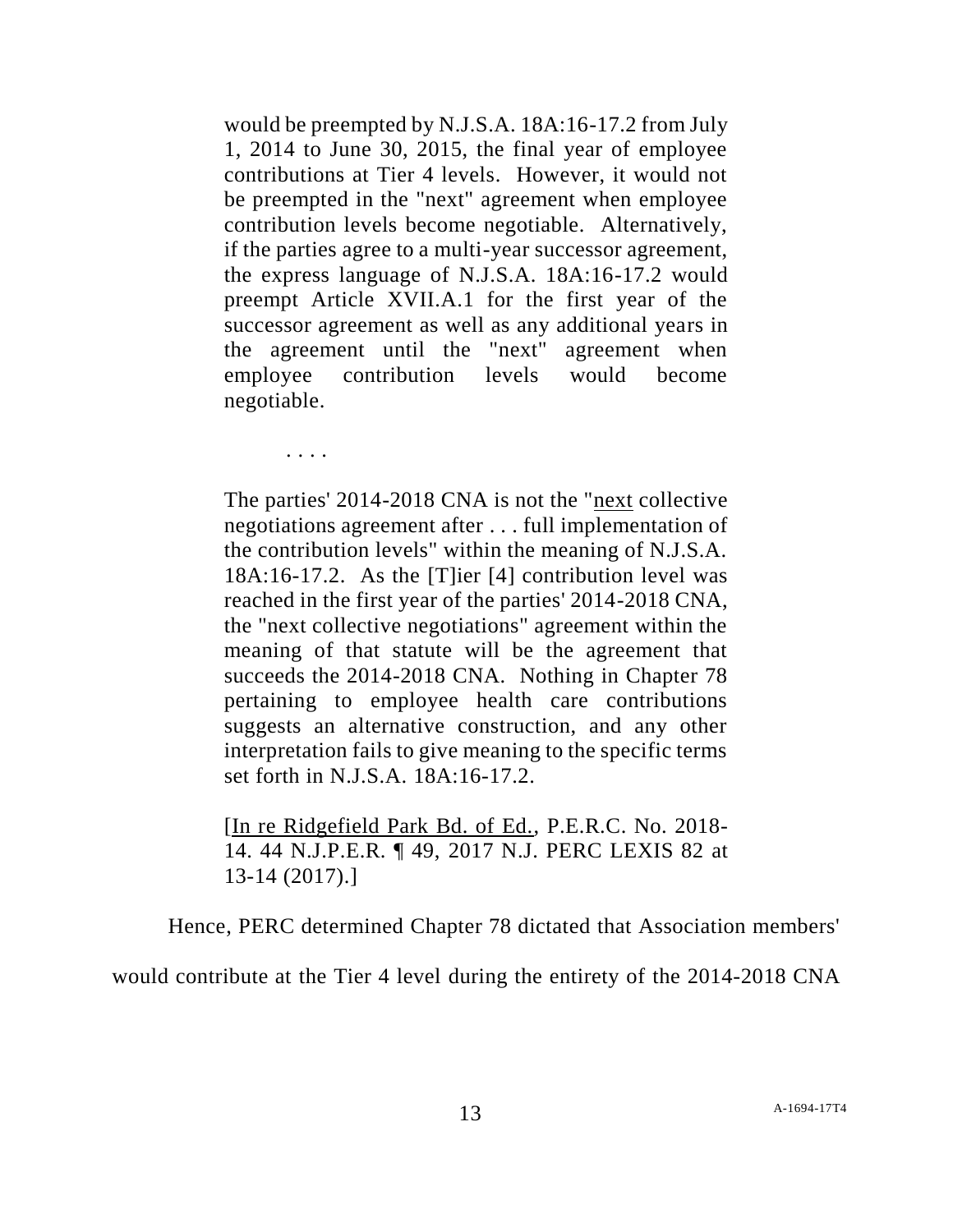even though they had contributed at that level in the agreement's first year. Id. at 15.

#### II

Before us, the Association, supported by amicus curiae Communications Workers of America, AFL-CIO, contends that PERC erred in interpreting Chapter 78 to determine that the Tier 4 health insurance contribution level should continue to apply throughout the last three years of the 2014-2018 CNA. Considering that its members contributed at the Tiers 1 through 3 levels under the 2011-2014 CNA and contributed at the Tier 4 level in the first year of the 2014-2018 CNA in accordance with Chapter 78, the Association maintains the collectively bargained contribution rate of 1.5% should be in effect.

Initially, the Association points out that this court should not afford any special deference to PERC's interpretation of Chapter 78 because the legislation does not fall within the Employer-Employee Relations Act (the Act), N.J.S.A. 34:13A-1 to -43, which is the source of PERC's jurisdiction. Concerning the particulars of the agency's interpretation, the Association contends PERC distorted Chapter 78 to give it broader application "than its actual wording," thereby frustrating the policy preference for collective bargaining under the Act. The Association maintains Chapter 78 does not satisfy the well-settled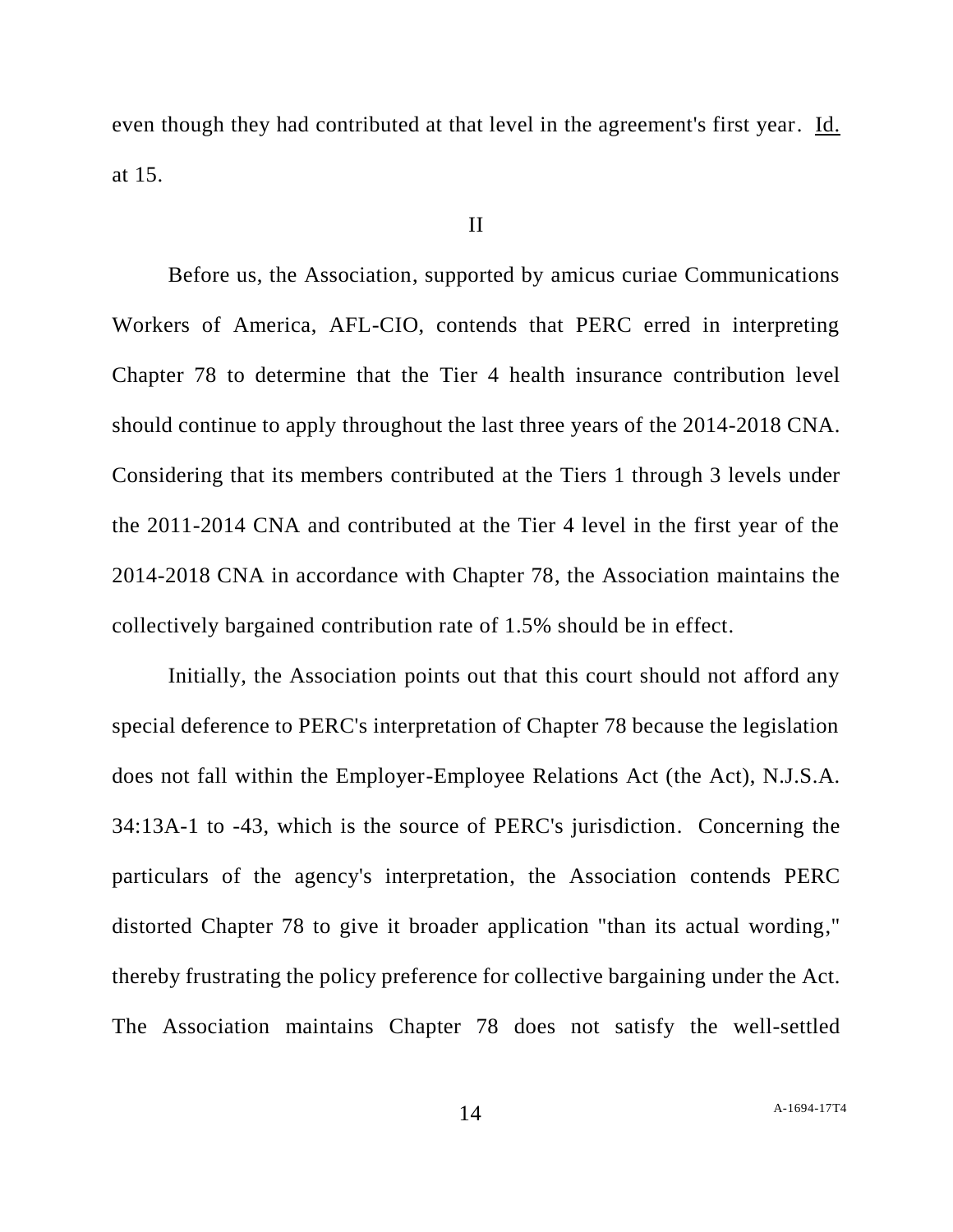requirement that in order for a statute to preempt collective bargaining on terms and conditions of employment – as here, for health insurance coverage – it must clearly do so. See Bethlehem Twp. Bd. Education v. Bethlehem Twp. Educ. Ass'n, 91 N.J. 38, 48 (1982); Council of N.J. State Coll. Locals v. State Bd. of Higher Educ., 91 N.J. 18, 30 (1982). The Association further argues Chapter 78 does not "state that a multi[-]year successor CNA that begins at Tier 4 contribution levels must continue at Tier 4 level[] for any, let alone all, remaining years of the agreement."<sup>6</sup>

To determine whether the parties were allowed to implement the negotiated 1.5% health insurance contribution level for the last three years of the 2014-2018 CNA after having carried out the Tier 1 through 3 contribution levels in the 2011-2014 CNA and the Tier 4 contribution level in the first year of the 2014-2018 CNA, we must decide if PERC properly decided that Chapter

l

<sup>&</sup>lt;sup>6</sup> The Association also contends that after PERC consolidated the parties' scope petitions, it was disadvantaged when PERC extended the due dates for the Board's brief, which gave the Board the opportunity to submit a sur-reply, and prevented it from submitting a reply brief. This contention is without sufficient merit to warrant discussion in a written opinion. R.  $2:11-3(e)(1)(E)$ . We merely state that PERC properly exercised its discretion under N.J.A.C. 19:13-3.6(b) to set forth a briefing schedule, and we see no prejudice to the Association's ability to fully present its legal arguments.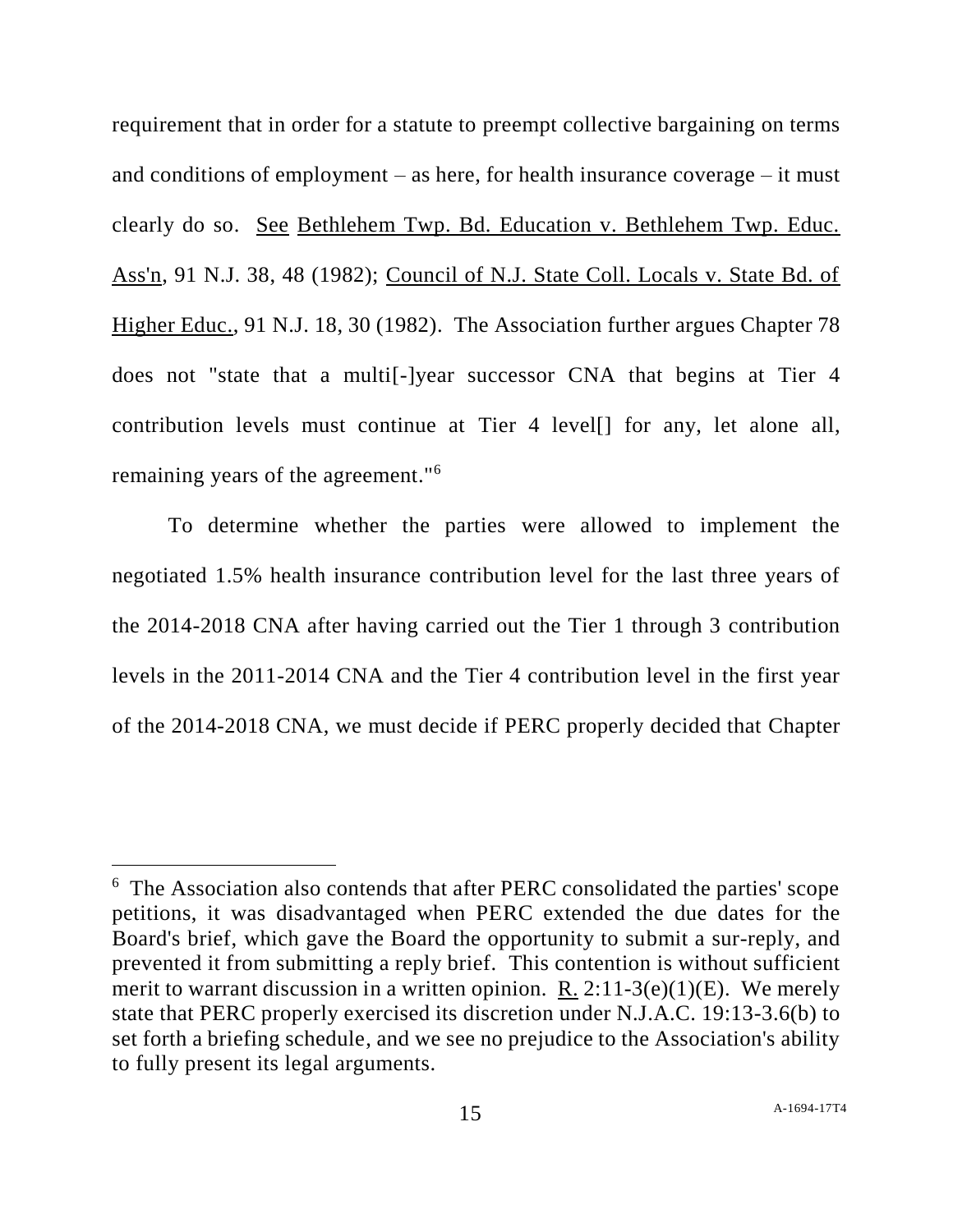78 usurped the parties of their ability to collectively bargain the contribution level.

When reviewing a PERC ruling, we give deference to the agency's interpretation of the Act "unless its interpretations are plainly unreasonable, . . . contrary to the language of the Act, or subversive of the Legislature's intent[.]" N.J. Tpk. Auth. v. AFSCME, Council 73, 150 N.J. 331, 352 (1997). In other words, we will only disturb a PERC decision that "is clearly demonstrated to be arbitrary or capricious." City of Jersey City v. Jersey City Police Officers Benevolent Ass'n, 154 N.J. 555, 568 (1998) (citations omitted). Yet, in this case, we "owe no particular deference to PERC's interpretation of Chapter[] . . . 78," because despite "affect[ing] employer/employee relations, PERC is not charged with administering [the law]." New Brunswick Mun. Emps. Ass'n, 453 N.J. Super. at 413.

In determining the interpretation of a statute, our review is de novo. State v. Frank, 445 N.J. Super. 98, 105 (App. Div. 2016). It is well settled that a primary purpose of "statutory interpretation is to determine and 'effectuate the Legislature's intent.'" State v. Rivastineo, 447 N.J. Super. 526, 529 (App. Div. 2016) (quoting State v. Shelley, 205 N.J. 320, 323 (2011)). We start with considering "the plain 'language of the statute, giving the terms used therein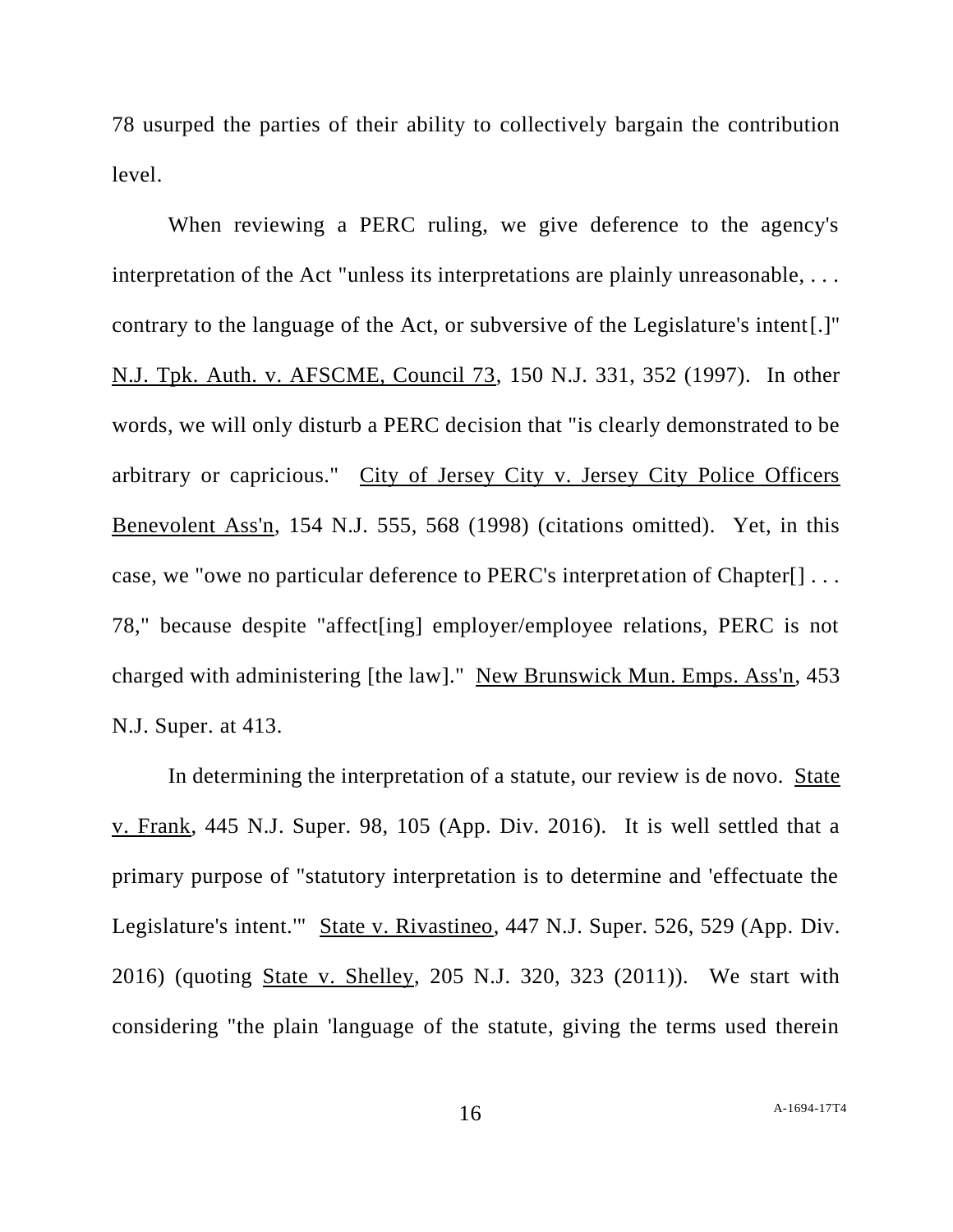their ordinary and accepted meaning.'" Ibid. And where "the Legislature's chosen words lead to one clear and unambiguous result, the interpretive process comes to a close, without the need to consider extrinsic aids." Rivastineo, 447 N.J. Super. at 529. Hence, we do "not 'rewrite a plainly-written enactment of the Legislature [or] presume that the Legislature intended something other than that expressed by way of the plain language.'" Ibid. (quoting Marino v. Marino, 200 N.J. 315, 329 (2009) (alteration in original)).

Yet, a statute's plain language "should not be read in isolation, but in relation to other constituent parts so that a sensible meaning may be given to the whole of the legislative scheme." Wilson ex rel. Manzano v. City of Jersey City, 209 N.J. 558, 572 (2012). "'[W]hen all is said and done, the matter of statutory construction . . . will not justly turn on literalisms, technisms or the so-called formal rules of interpretation; it will justly turn on the breadth of the objectives of the legislation and the commonsense of the situation.'" J.H. v. R&M Tagliareni, LLC, 454 N.J. Super. 174, 187 (2018) (quoting Jersey City Chapter, P.O.P.A. v. Jersey City, 55 N.J. 86, 100 (1969)). Thus, "where a literal interpretation would create a manifestly absurd result, contrary to public policy, the spirit of the law should control." Hubbard v. Reed, 168 N.J. 387, 392 (2001) (quoting Turner v. First Union Nat'l Bank, 162 N.J. 75, 84 (1999)); see also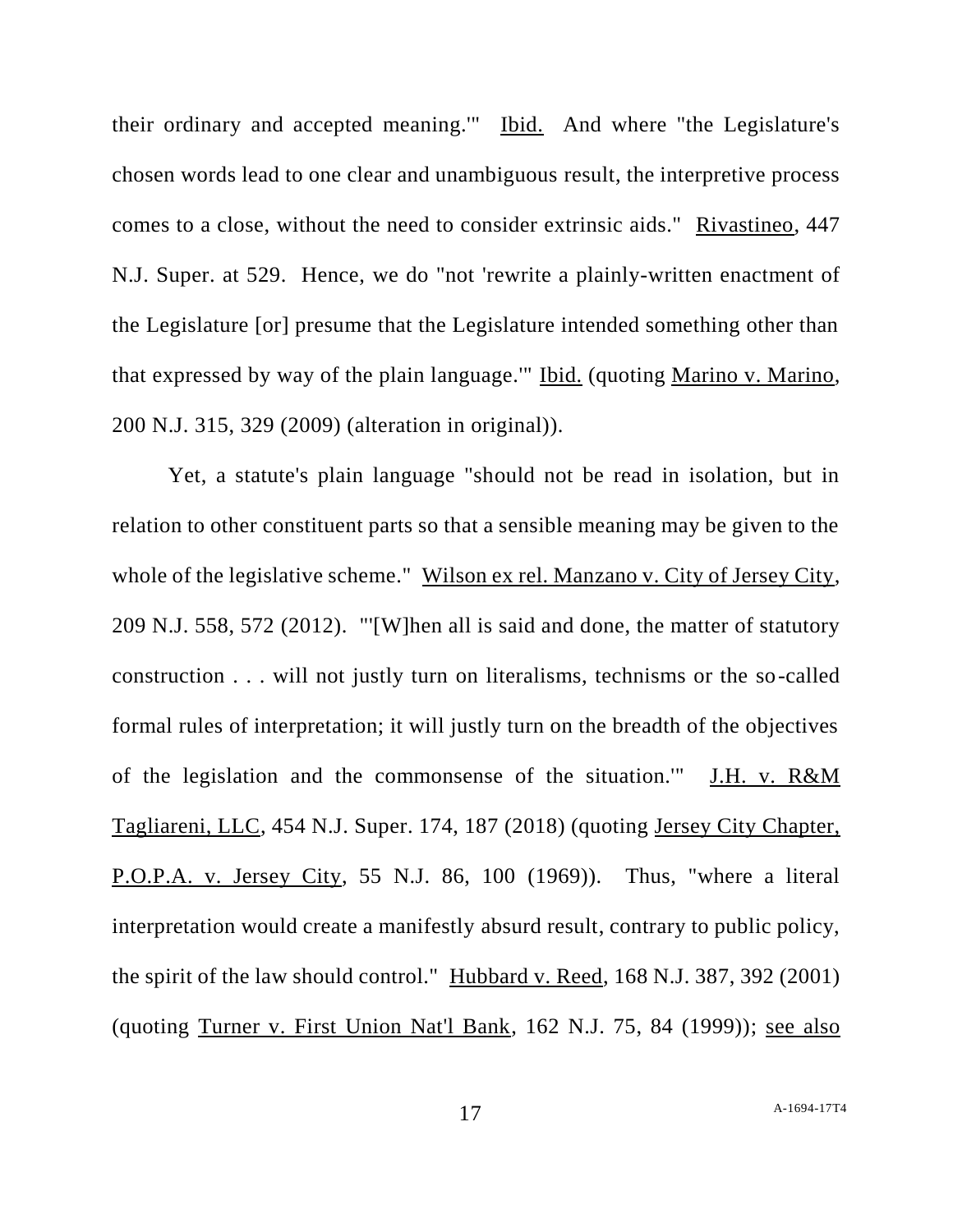Gallagher v. Irvington, 190 N.J. Super. 394, 397 (App. Div. 1983) ("[a]n absurd result must be avoided in interpreting a statute.").

Applying these principles, we begin with the understanding that the right to negotiate health insurance contribution rates can be barred if "fully or partially preempted by statute or regulation . . . ." In re Local 195 IFPTE, 88 N.J. 393, 404 (1982). In our examination of Chapter 78, we do not take issue with the position of the Board and the amicus curiae of the New Jersey School Boards Association that PERC has interpreted the plain language of Chapter 78 to reach its decision that the parties were preempted from implementing the 1.5% contribution rate in the last three years of the 2014-2018 CNA.

The unambiguous language of the first sentence of N.J.S.A. 18A:16-17.2 provides that Chapter 78 Tier 4 contribution rates shall be deemed the status quo in any negotiations after full implementation of Chapter 78 rates. In this case, full implementation of Chapter 78 did not occur until the end of the 2014-2015 school year, which was the first year of the 2014-2018 CNA. Thus, when the parties were negotiating the 2014-2018 CNA, they were not negotiating "the next collective negotiations agreement to be executed after the employees in that unit have reached full implementation of the premium share" and the terms on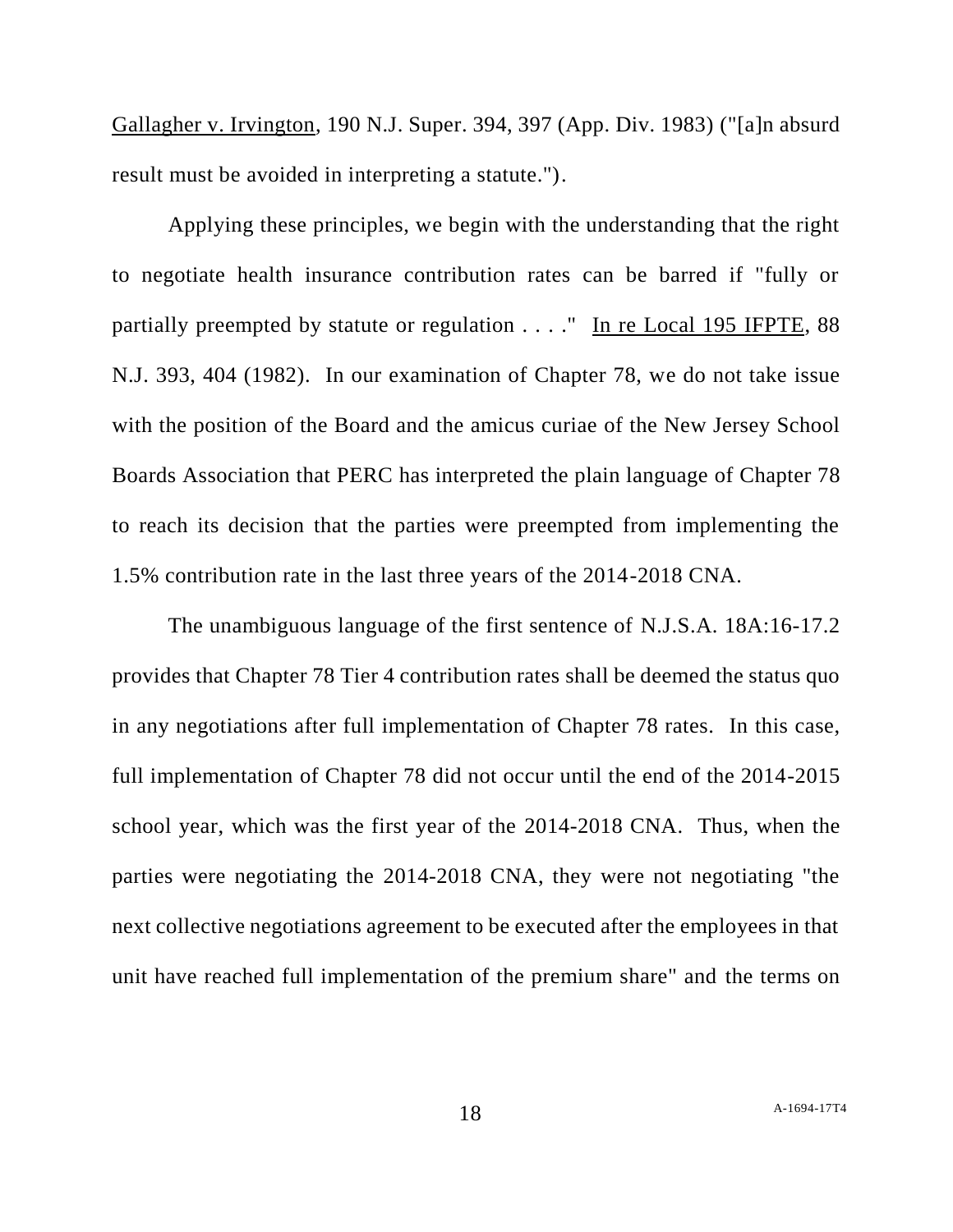health care contributions were not subject to collective negotiations. N.J.S.A. 18A:16-17.2.

That said, the parties' actions are telling. After the Tier 4 contribution level was deducted from the Association members' salaries in the first year of the successor agreement, the Association members' contribution level in the second year of that agreement was initially based on 1.5% of their salary at the start of the second year on July 1, 2015. It was not until January 6, 2016, when the Board made salary deductions at the Tier 4 level, with the intention to continue to do so through the end of the 2014-2018 CNA, and to later recoup the uncollected Tier 4 level contributions retroactive to July 1, 2015, based upon PERC's interpretation of Chapter 78 as held in Clementon Bd. of Education. Clearly, the parties did not contemplate that Chapter 78 would preempt the 1.5% contribution rate covering the last three years of the 2014-2018 CNA when that agreement was reached. It is evident that they believed Chapter 78 had been fully implemented because the Association members made all of their Tier 1 through 4 contributions – albeit over two separate collective bargaining agreements.

Under these circumstances, interpreting Chapter 78 to require the Tier 4 contribution level for the remaining three years of the 2014-2018 CNA after the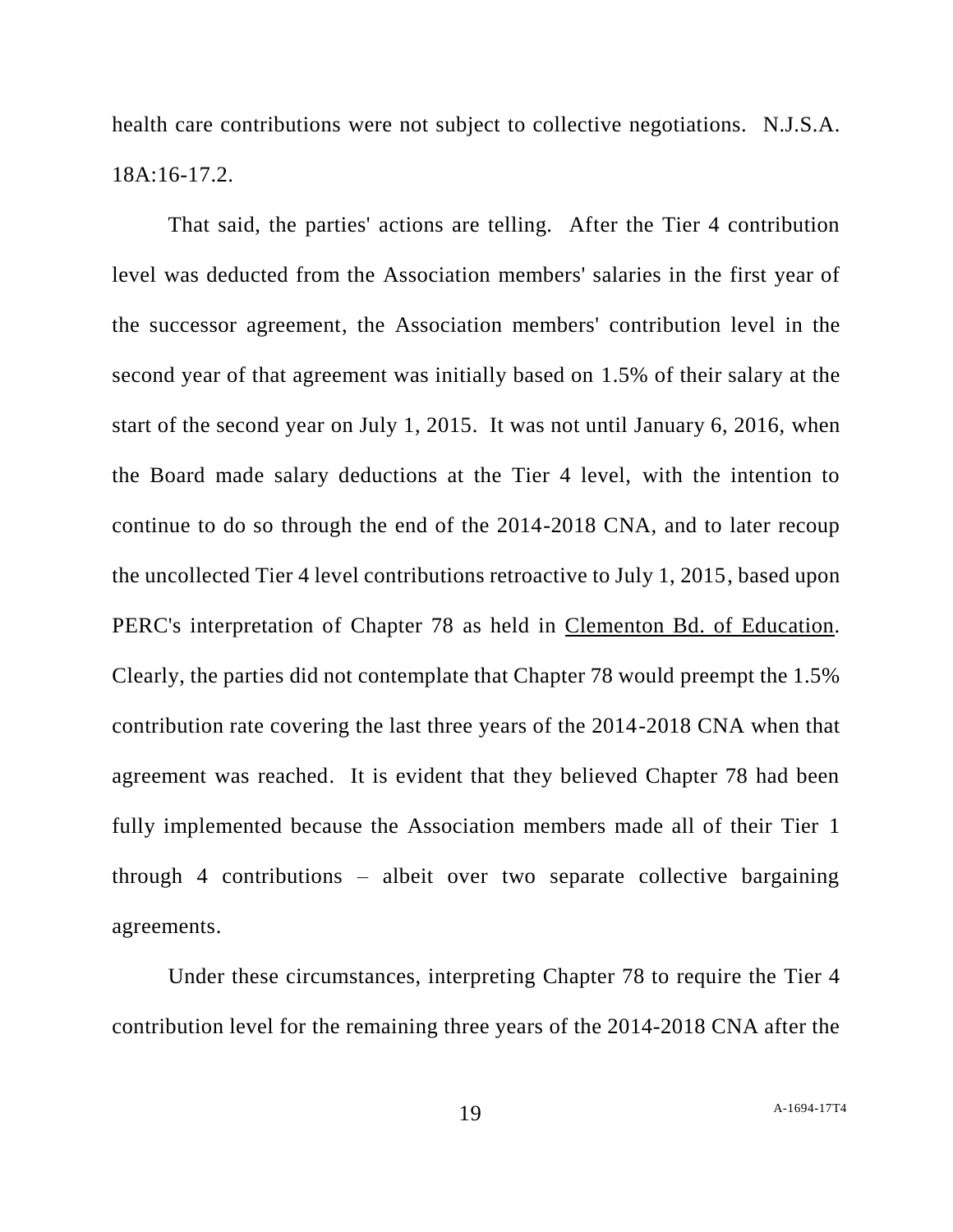Association members contributed at that level in the first year of that CNA creates an absurd result. Association members had previously contributed at Tiers 1 through 4. To require them to contribute at the Tier 4 level over the entirety of the 2014-2018 CNA, and not just the one year they did for July 1, 2014 through June 30, 2015, is contrary to the clear intent that public employees make these statutorily imposed increases over the course of four years.

For PERC to recognize that the Association could have avoided the Tier 4 contribution level for four years by having a one-year agreement and a threeyear agreement, but not allow them to avoid that draconian impact because they did not do so in this case, is shortsighted. Based upon the parties' conduct, it is apparent that if they had the benefit of PERC's ruling in Clementon Bd. of Educ. when they were negotiating the 2014-2018 CNA, they would have entered into a one-year agreement for 2014-2015, providing for a Tier 4 contribution level, and a three-year agreement for 2015-2018, providing for 1.5% contribution level. See N.J.S.A. 18A:29-4.1 (permitting school boards to adopt "a one, two, three, four, or five year salary policy . . . for all full-time teaching staff members  $\ldots$ ."<sup>7</sup>).

l

<sup>&</sup>lt;sup>7</sup> This is exactly what the parties did in Clementon Bd. of Educ., resulting in our determination that their appeal was moot. Clementon Bd. of Educ., slip op. at 10-13.